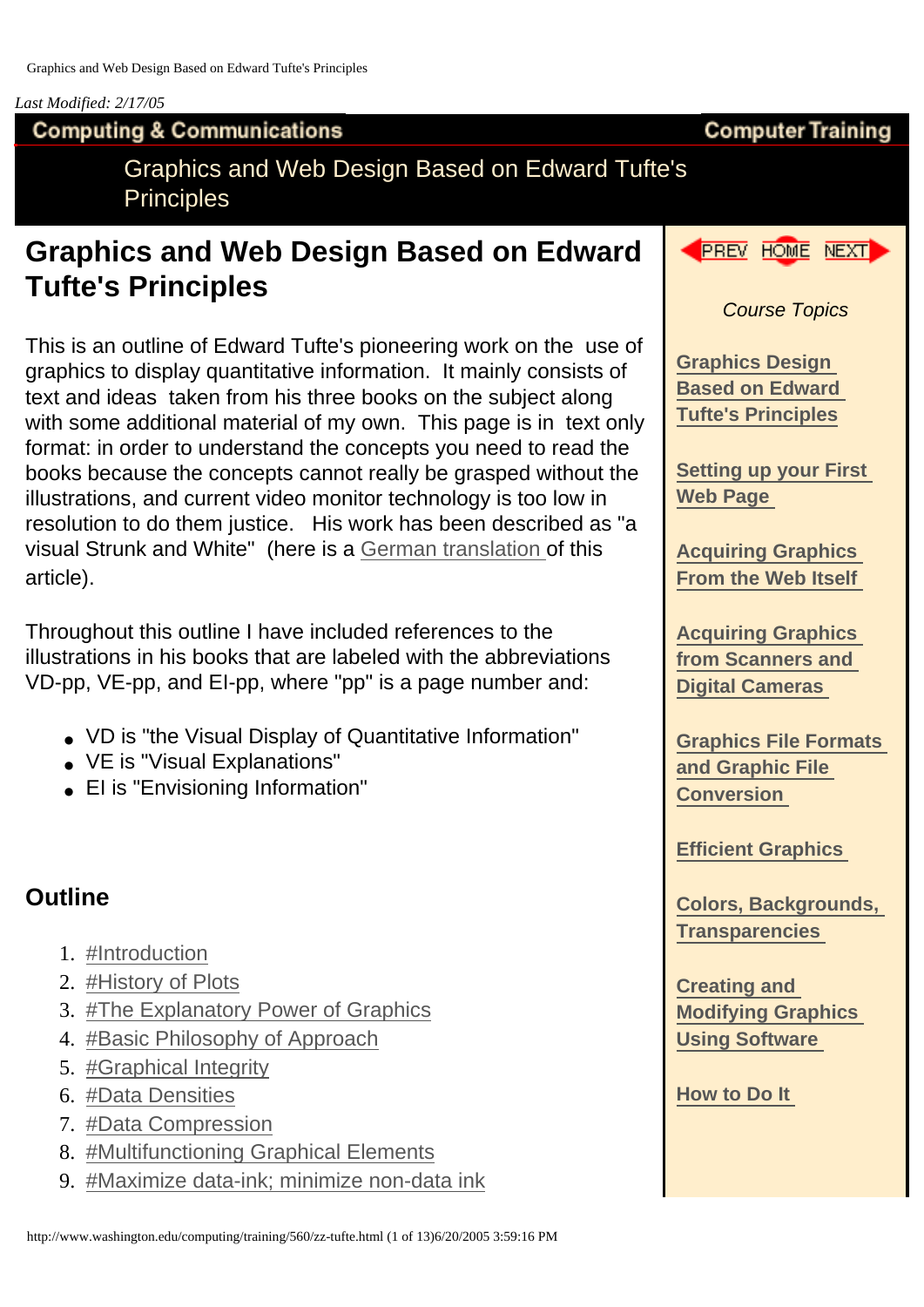Graphics and Web Design Based on Edward Tufte's Principles

- 10. #Small Multiples
- 11. #Chartjunk
- 12. #Colors
- 13. #General Philosophy for Increasing Data Comprehension
- 14. #Techniques for Increasing Data Comprehension
- 15. #When NOT to Use Graphics
- 16. #Aesthetics

#### **Introduction**

Tufte's works address the following issues:

- The Problem: The problem is that of presenting large amounts of information in a way that is compact, accurate, adequate for the purpose, and easy to understand. Specifically, to show cause and effect, to insure that the proper comparisons are made, and to achieve the (valid) goals that are desired.
- Its Importance: Printed and graphical information is now the driving force behind all of our lives. It no longer is confined to specialized workers in selected fields but impacts nearly all people through the widespread use of computing and the Internet. Rapid and accurate transfers of information can be a life and death matter for many people (an example being the Challenger disaster). The extent to which symbols and graphics affect our lives can be seen by the dramatic increase in IQ scores in all cultures which have acquired information technology: in the United States there has been an average increase of 3 IQ points per decade over the last 60 years, for a total of an 18 IQ point increase. There is no known biological explanation for this increase and the most likely cause is widespread exposure to text, symbols, and graphics that accompany modern life. As mentioned above, this increase has been seen in all cultures exposed to information technology.
- Its Application: Some of the information relates to the displays of statistical information, but much applies to any type of display, even plain text.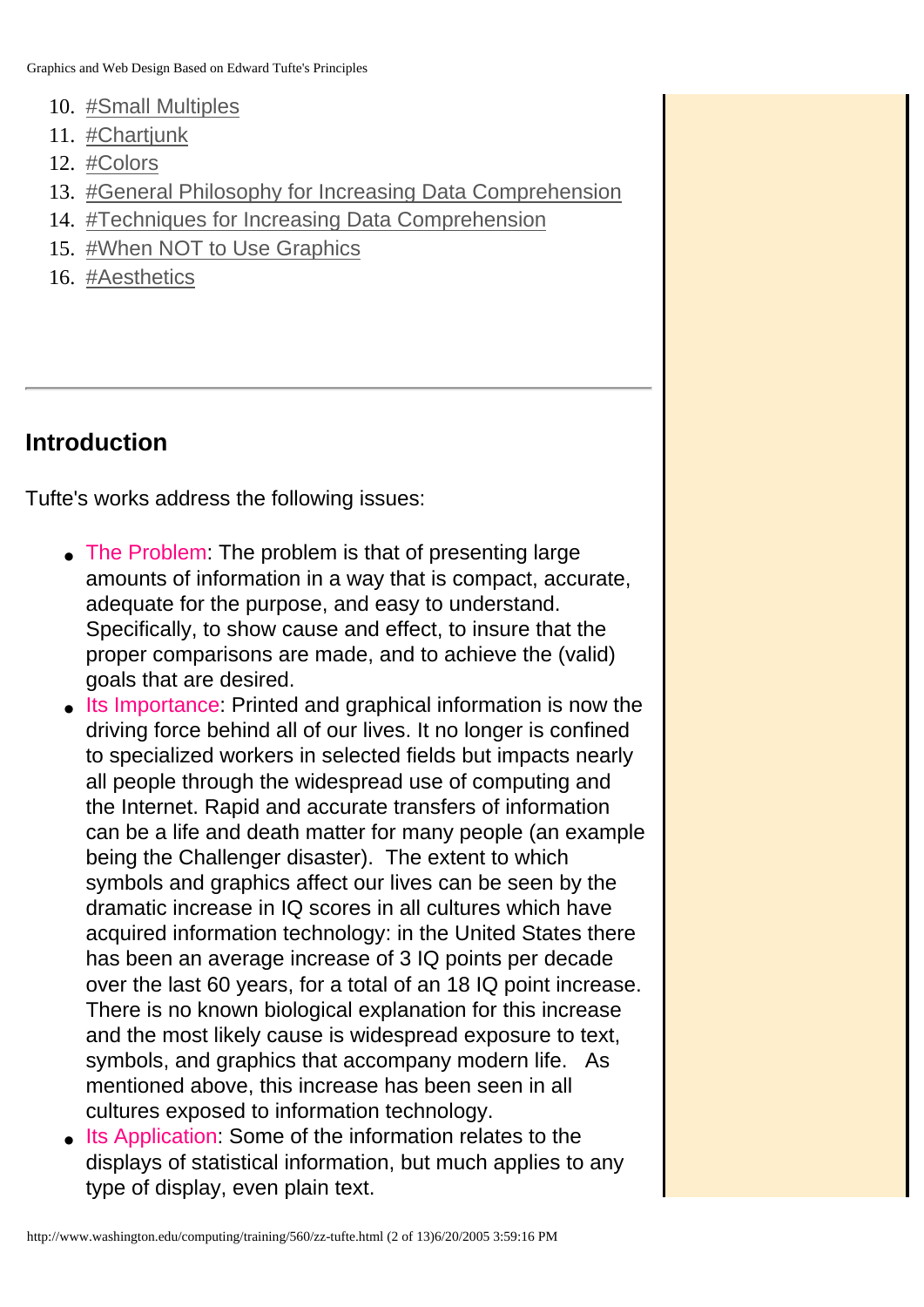• The Solution: To develop a consistent approach to the display of graphics which enhances its dissemination, accuracy, and ease of comprehension.

#### **History of Plots**

The very first known plot dates back to the 10-th century (VD-28: first known graph). This was about the same time that Guido of Arezzo was developing the two-dimensional musical staff notation very similar to the one we use today. In the 15-th century Nicolas of Cusa developed graphs of distance versus speed. In the 17th century Rene Descartes established analytic geometry which was used only for the display of mathematical functions. But the main initiator for informative graphics was William Playfair (1759-1823) who developed the line, bar, and pie charts as we know them today.

## **The Explanatory Power of Graphics**

The importance and explanatory power of graphics can be seen in these examples:

- Illustration VD-13/14 shows 4 plots which have a large number of absolutely identical statistical measures and properties and yet are very different, as can be immediately seen from their graphs.
- The Challenger disaster: the data graphs shown to NASA did not convey the real information which was needed (VE-47 versus VE-45). If NASA had seen the appropriate, but very simple, graphics which showed the effects of low temperature and damage to the solid rocket boosters, the Challenger would not have been launched that (very cold) day.
- The Broad Street Pump cholera epidemic in 1854 in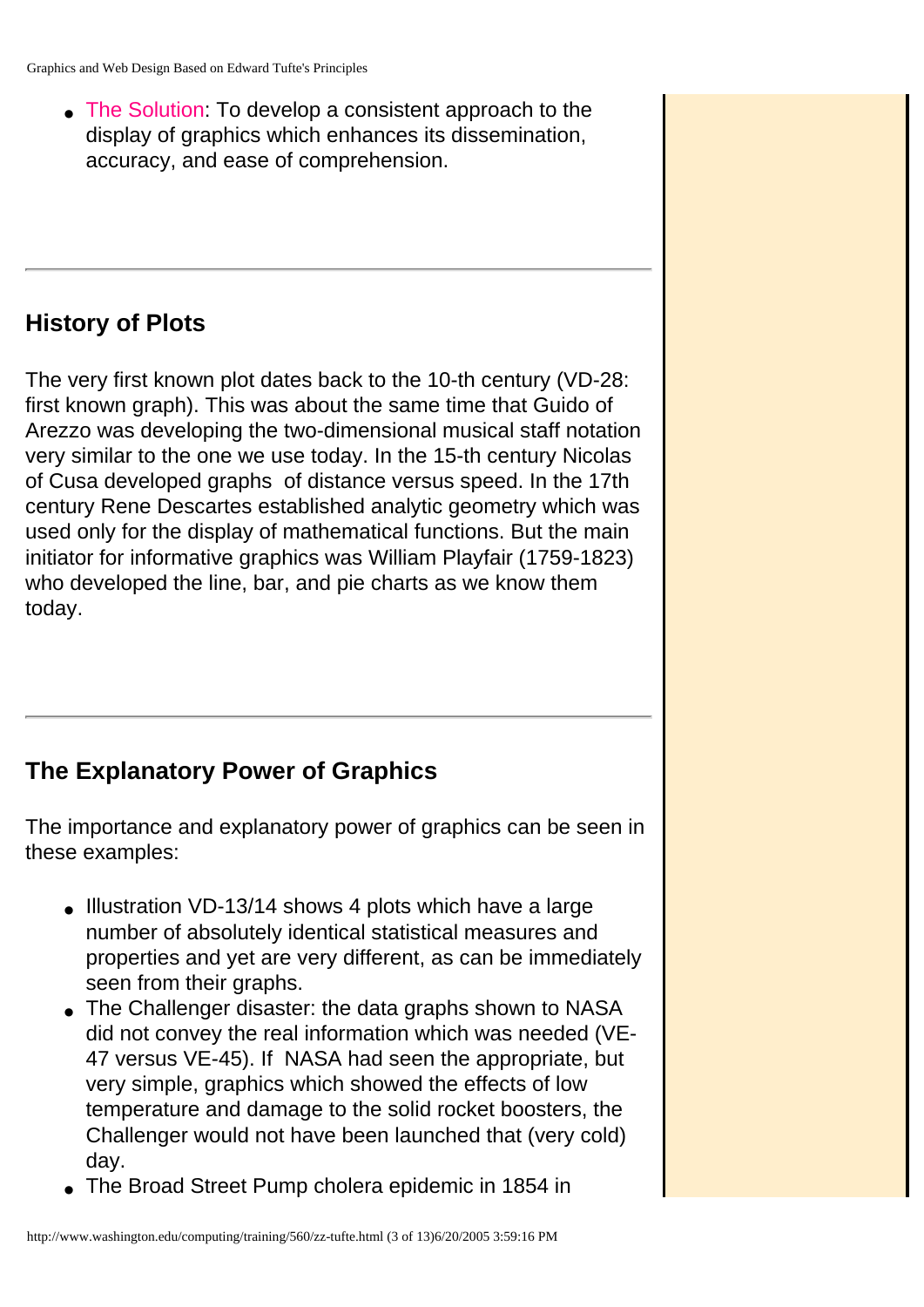London, as displayed by John Snow (VE-31: cholera deaths). This graph showed clusters of cholera deaths around the site of the pump.

• Illustration VD-166: "communes in France" shows an extremely dense plot which displays the boundaries of more than 30,000 communes in France.

## **Basic Philosophy of Approach**

Important rules and themes to use when presenting graphics:

- Assume that the audience is intelligent (a paraphrase from E.B. White). Even publications, such as NY Times, assume that people are intelligent enough to read complex prose, but too stupid to read complex graphics.
- Don't limit people by "dumbing" the data -- allow people to use their abilities to get the most out of it.
- To clarify -- add detail (don't omit important detail; e.g., serif fonts are more "detailed" than san serif fonts but are actually easier to read). And Einstein once said that "an explanation should be as simple as possible, but no simpler".
- Above all else, show the data. Graphics is "intelligence" made visible"
- Data rich plots can show huge amounts of information from many different perspectives: cause & effect, relationships, parallels, etc. (VD-31: train schedule, VD-17: Chloroplethic map, VD-41: Napoleon's campaign, EI-49: space junk)
- Plots need annotation to show data, data limitations, authentication, and exceptions (VE-32: text of exceptions)
- Don't use graphics to decorate a few numbers

## **Graphical Integrity**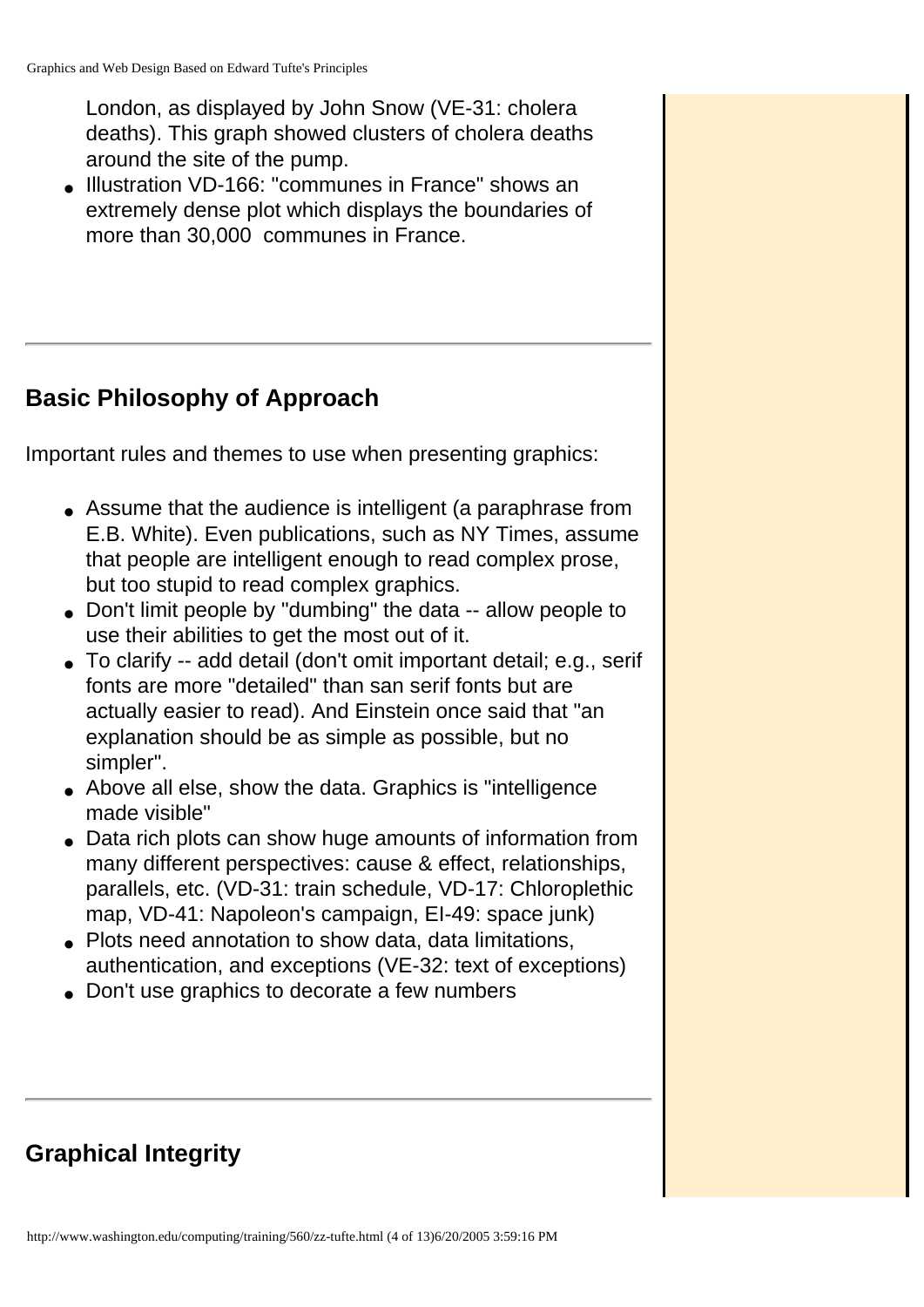In addition to "lies, damn lies, and statistics", graphics can also be used to deceive. For example, deceptive graphics may:

- Compare full time periods with smaller time periods (VD-60: Nobel prizes, which compares 10 year time periods with one 5 year period)
- $\bullet$  Use a "lie factor"  $[=$  (size of graphic)/(size of data)] to exaggerate differences or similarities
- Use area or volume representations instead of linear scales to exaggerate differences. See VD-69: "Shrinking family doctor" as an example of how to confuse people using 1 versus 2- and 3- dimensional size comparisons. Area and volume representations fool people with the square/cube law: an increase in linear size leads to a square of the increase for areas and a cube of the increase for volumes.
- Fail to adjust for population growth or inflation in financial graphs
- Make use of design variation to obscure or exaggerate data variation (VD-61: exaggeration of OPEC prices)
- Exaggerate the vertical scale
- Show only a part of a cycle so that data from other parts of the cycle cannot be used for proper comparison

Graphical errors may be more common today than in the past due to the easy and frequent use of computers. Guidelines to help insure graphical integrity include the following:

- Avoid chartjunk
- Don't dequantify: provide real data as accurately as is reasonable. For example, ranking products as better or worse according to one criteria when several factors are involved is often not useful unless the magnitudes of the differences are indicated.
- Don't exaggerate for visual effects, unless it is needed to convey the information. Sometimes such exaggerations are essential: for example, it is virtually impossible to show both the size and the orbits of planets at the right scale on the same chart. On the other hand, illustration VE-24: "Exaggerated vertical Venus scale", shows such dramatic mis-information, that one researcher called for the formation of "a flat Venus society".
- Avoid dis-information: thick surrounding boxes and underlined san serif text make reading more difficult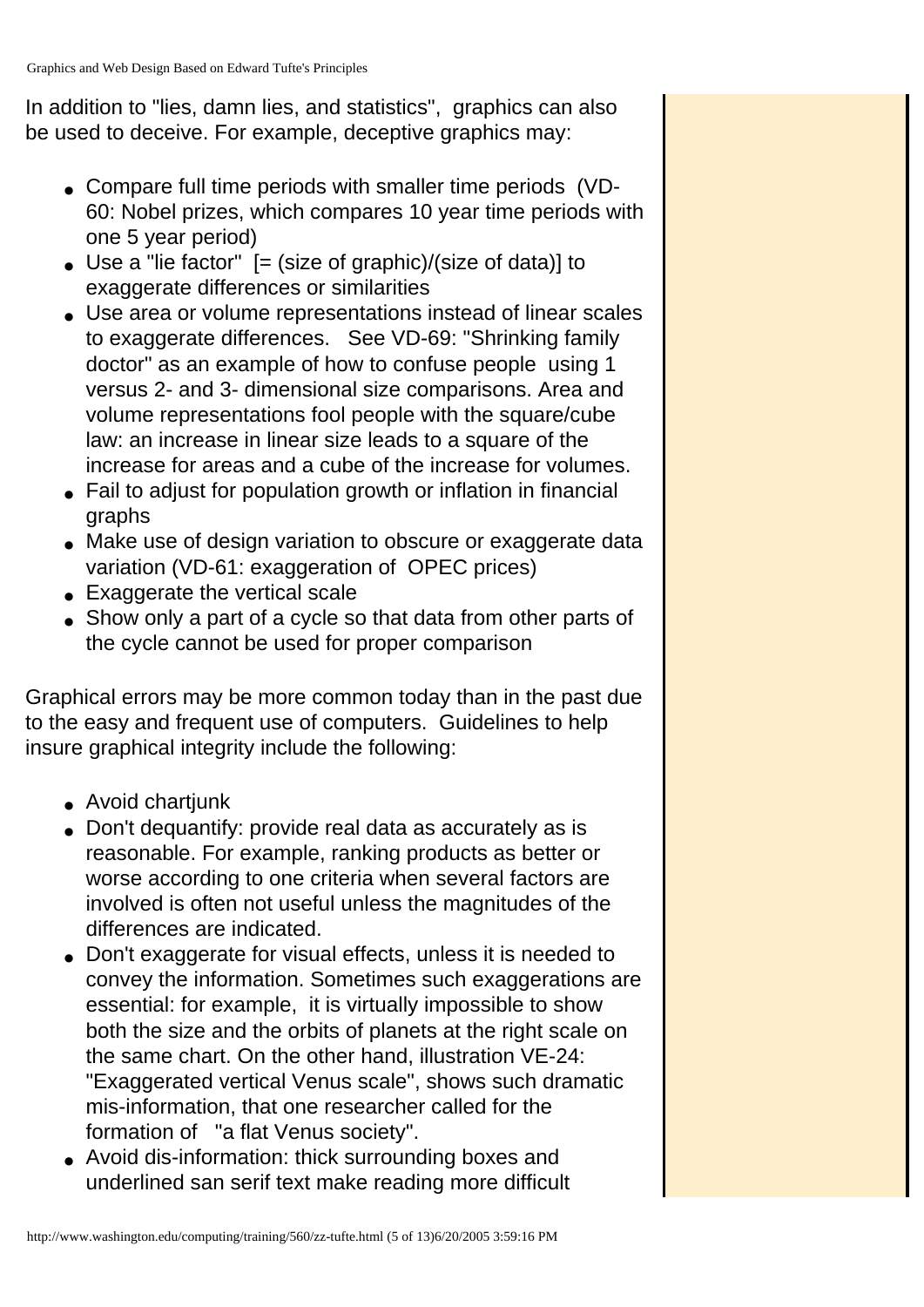- Watch out for effects of aggregation: e.g., dot maps are often more honest in this respect than chloroplethic maps which group results based on (sometimes arbitrary) boundaries.
- Ask the right questions:
	- 1. Does the display tell the truth
	- 2. Is the representation accurate
	- 3. Are the data documented
	- 4. Do the display methods tell the truth
	- 5. Are appropriate comparisons, contrasts, and contexts shown

## **Data Densities**

Graphics are at their best when they represents very dense and rich datasets. Tufte defines data density as follows:

Data density = (no. of entries in data matrix)/(area of graphic)

Note that low data densities on computer displays force us to view information sequentially, rather than spatially, which is bad for comprehension. Good quality graphics are:

- Comparative
- Multivariate
- $\bullet$  High density
- Able to reveal interactions, comparisons, etc
- And where nearly all of the ink is actual data ink

Example data densities include:

- 110,000 numbers/sq-inch for an astronomical graph. This is the maximum known density for a graph. For most scientific journals we get about 50-200 numbers/sq-inch
- $\bullet$  150 Mbits = human eye 8 Mbits = typical computer screen  $25$  Mbits = color slide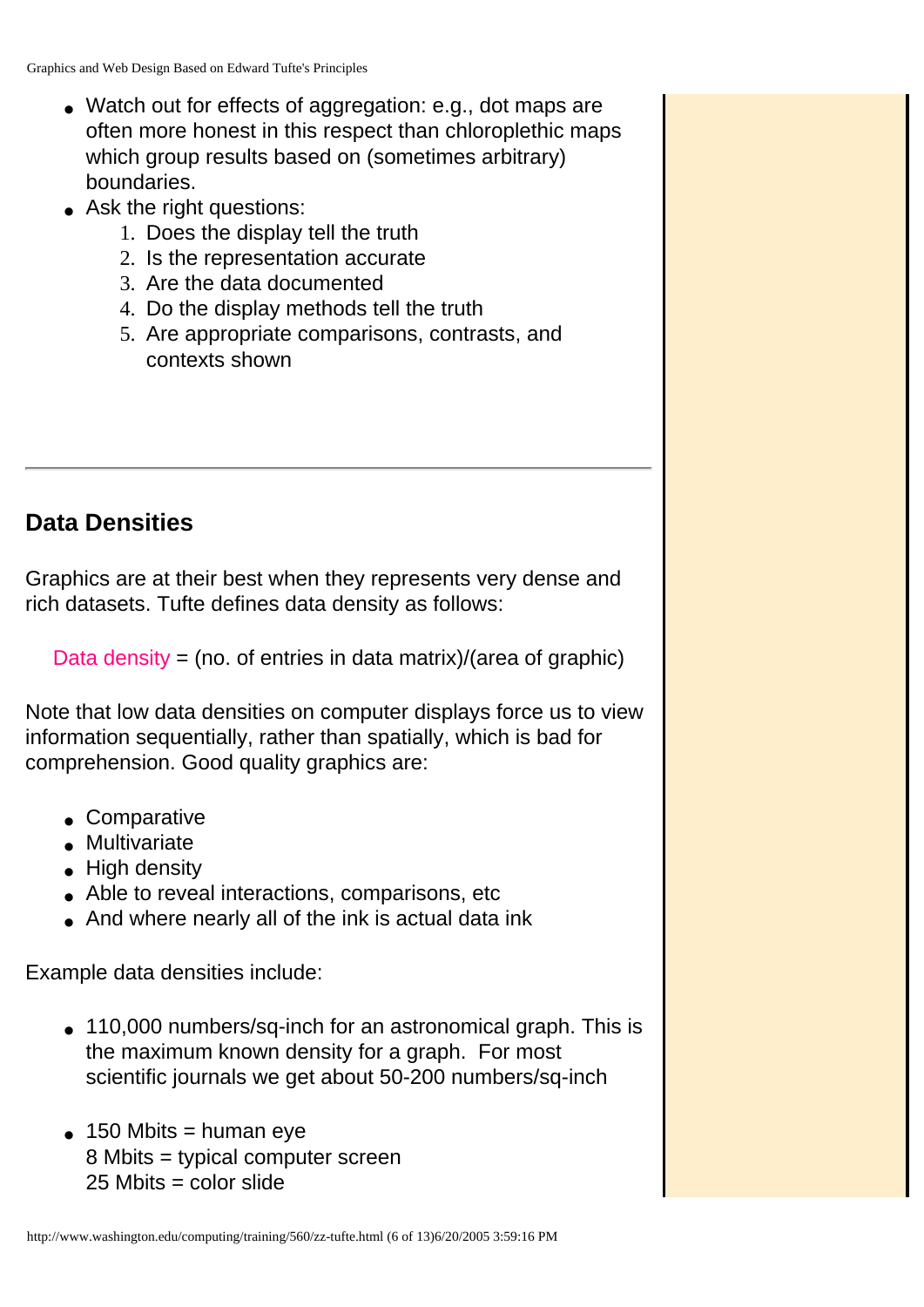150 Mbits = large foldout map 28,000 Characters = Reference book 18,000 Characters = phone book 15,000 Characters = non-fiction

An excellent example of a data rich plot is a graphical train schedule (VD-31: train schedule) which shows start and stop times, locations, directions, routes, transfers, and speeds all on one sheet of paper.

#### **Data Compression**

- Use data compression to reveal (not hide) data . For example, EI-22: "Sun Spot cycles" displays sunspots as thin vertical lines in the y-axis direction only in order to present many such spots over a period of time on a single graph
- Use compression to show lots of information in a single graph, such as a plot that shows x-axis, y-axis, and x/y interactions. (VD-134: Pulsar signals; VE-111)
- $\bullet$  Exclude bi-lateral symmetry when it is redundant (e.g., charnoff faces) or extend it when it aids comprehension (50% more view of the world on a world map provides a wrap-around context that aids understanding). Studies show that we often concentrate on one side of a symmetrical figure and only glance at the other side.

## **Multifunctioning Graphical Elements**

Graphical structures can often serve several purposes once. For example,

• Stem and leaf plots display sequences of numbers which directly portray structure by the physical length of each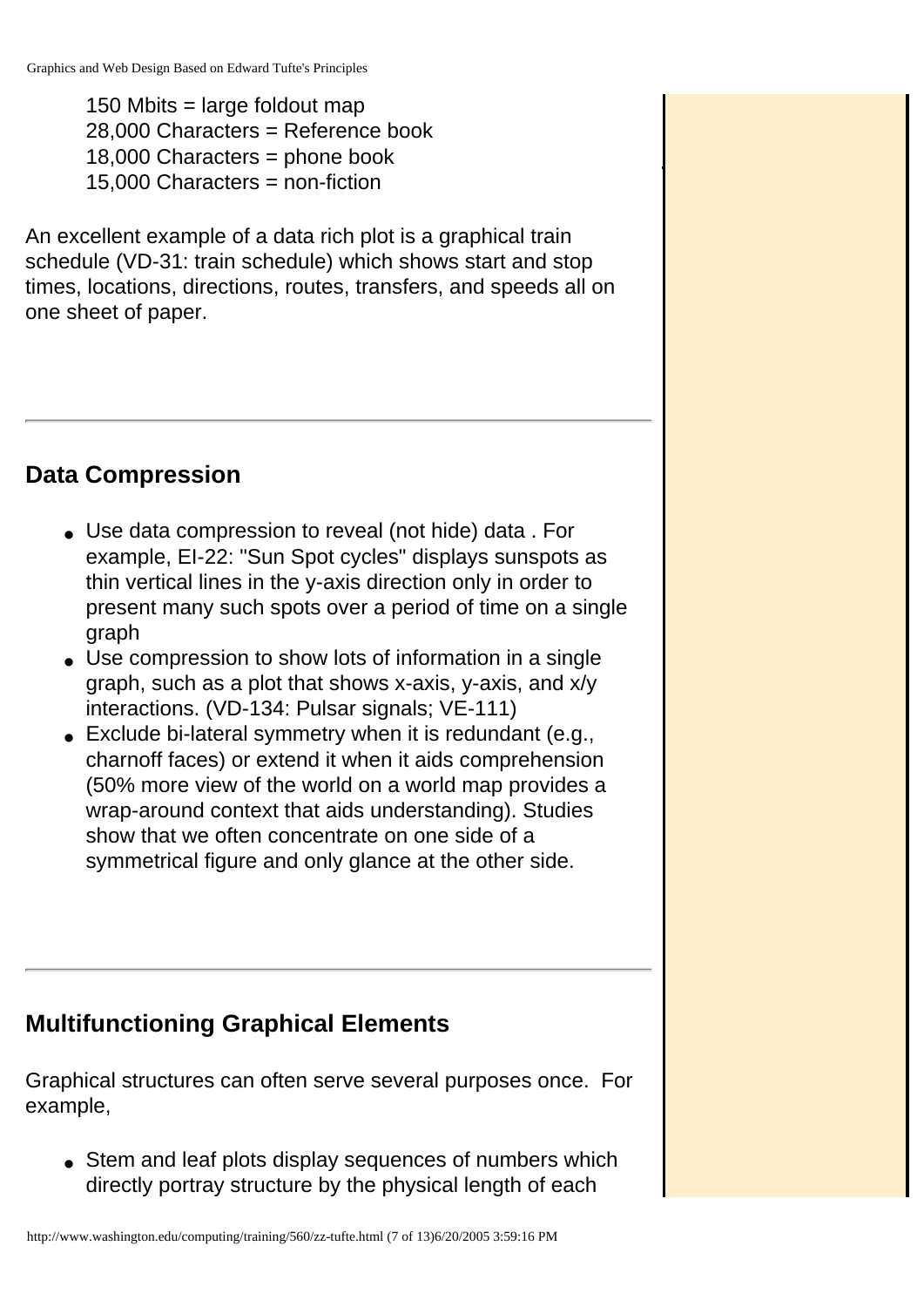sequence. (VD-140: stem/leaf; VD-141: army divisions; VD-143: Normal curve)

- The Consumer Reports listing of automobile defects (VD-174: Consumer Reports) reveal a micro/macro structure: the overall display of black ink immediately reveals which cars are most troublesome, whereas each individual element in the display identifies a particular weakness.
- The data grid itself may be the data, revealing both the values and the coordinate system at the same time (VD-152: data-based markers)

#### **Maximize Data-ink; Minimize non-Data Ink**

Tufte defines the data ink ratio as:

Data Ink Ratio =  $(data-ink)/(total ink in the plot)$ 

The goal is to make this as large as is reasonable. To do this you:

- Avoid heavy grids
- Replace box plots with interrupted lines (VD-125: reduced box plot)
- Replace enclosing box with an  $x/y$  grid
- Use white space to indicate grid lines in bar charts (VD-128: white spaces)
- Use tics (w/o line) to show actual locations of x and y data
- Prune graphics by: replacing bars with single lines, erasing non-data ink; eliminating lines from axes; starting x/y axes at the data values [range frames])
- Avoid over busy grids, excess ticks, redundant representation of simple data, boxes, shadows, pointers, legends. Concentrate on the data and NOT the data containers.
- Always provide as much scale information (but in muted form) as is needed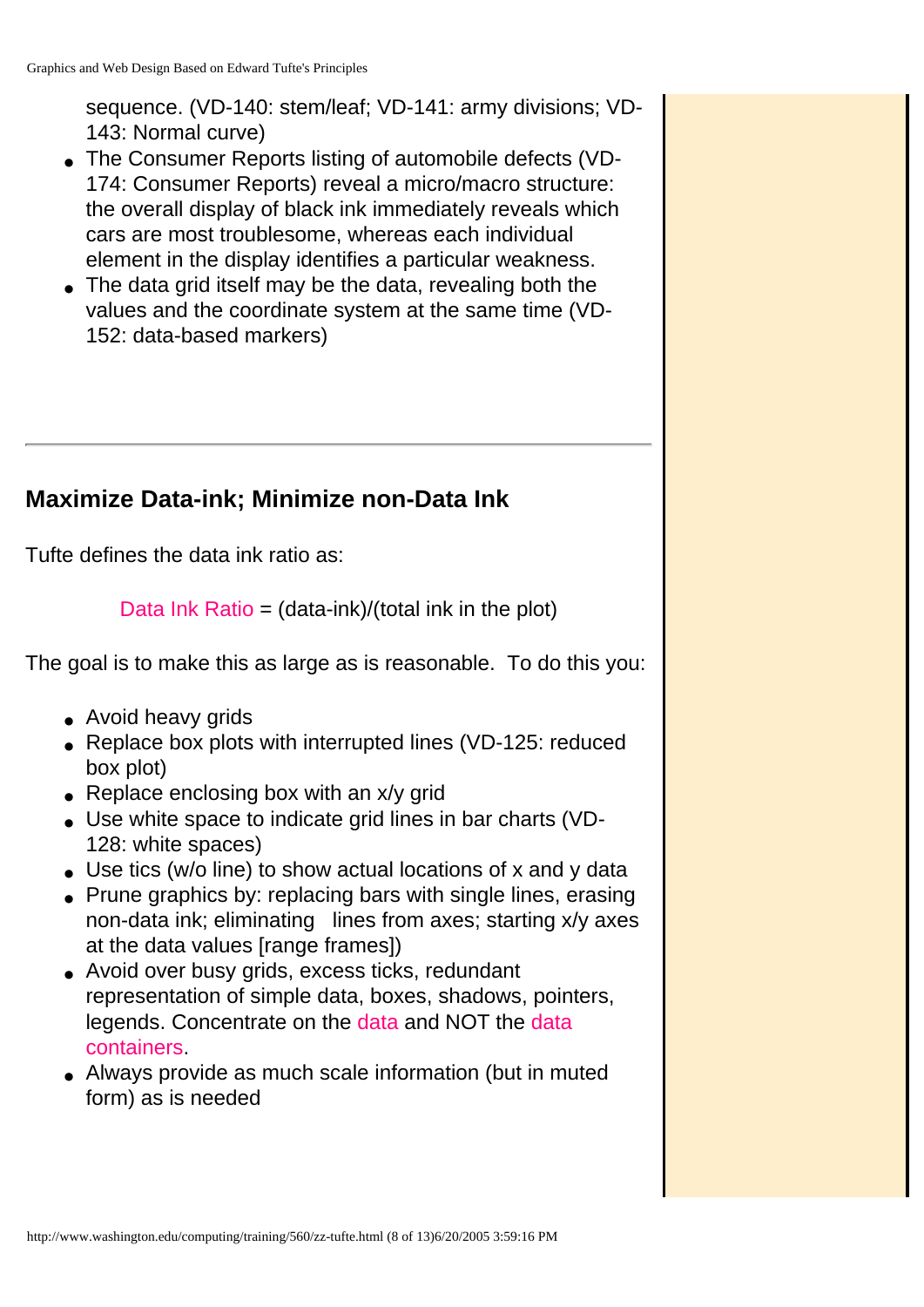## **Small Multiples**

Small multiples are sets of thumbnail sized graphics on a single page that represent aspects of a single phenomenon. They:

- Depict comparison, enhance dimensionality, motion, and are good for multivariate displays (VD-114: particle momentum)
- Invite comparison, contrasts, and show the scope of alternatives or range of options (VE-111: medical charts)
- Must use the same measures and scale.
- Can represent motion through ghosting of multiple images
- Are particularly useful in computers because they often permit the actual overlay of images, and rapid cycling.

## **Chartjunk**

Chartjunk consists of decorative elements that provide no data and cause confusion.

- $\bullet$  Tufte discusses the rule of 1+1=3 (or more): 2 elements in close proximity cause a visible interaction. Such interactions can be very fatiguing (e.g., moiré patterns, optical vibration) and can show information that is not really there (EI-60: data that is not there, VD-111: chart junk)
- In major science publications we see 2% to 20% moiré vibration. For example, in recent statistical and computer publications chartjunk ranges from 12% to 68%
- Techniques to avoid chartiunk include replacing crosshatching with (pastel) solids or gray, using direct labeling as opposed to legends, and avoiding heavy data containers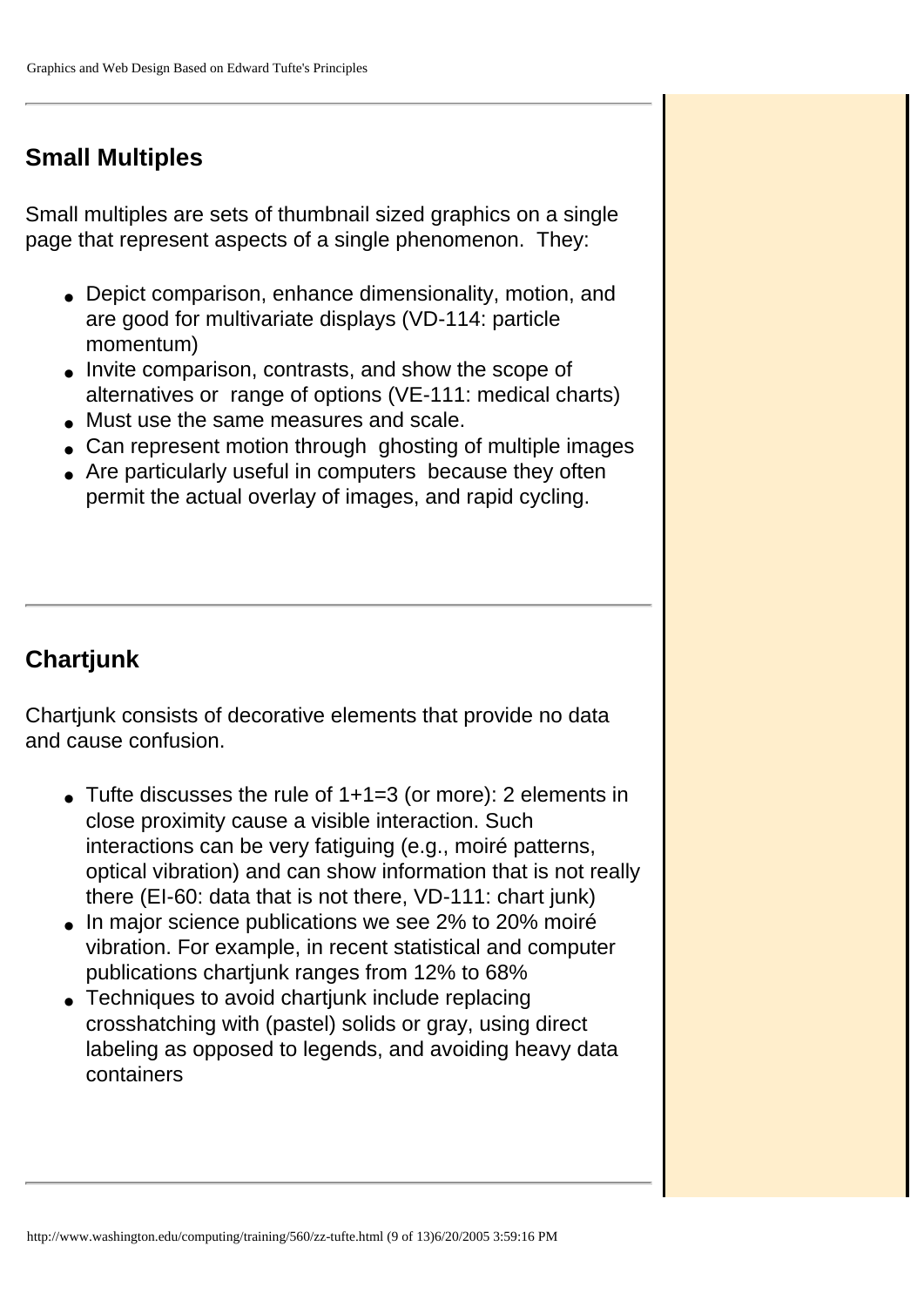#### **Colors**

Colors can often greatly enhance data comprehension.

- Layering with colors is often effective
- Color grids are a form of layer which provides context but which should be unobtrusive and muted
- Pure bright colors should be reserved for small highlight areas and almost never used as backgrounds.
- Use color as the main identifier on computer screens as different objects are often considered the same if they have the same color regardless of their shape, size , or purpose
- Contour lines that change color based on the background standout without producing the 1+1=3 effects
- Colors can be used as labels, as measures, and to imitate reality (e.g., blue lakes in maps).
- Don't place bright colors mixed with White next to each other.
- Color spots against a light gray are effective
- Colors can convey multi-dimensional values
- Scroll bars should be solid pastel colors
- Note that surrounding colors can make two different colors look alike, and two similar colors look very different (EI-92/93: effects of context on colors).
- Subtle shades of color or gray scale are best if they are delimited with fine contour lines (EI-94: shades with contours)
- Be aware that 5-10% of people are color blind to some degree (red-green is the most common type followed by blue-yellow, which usually includes blue-green)

## **General Philosophy for Increasing Data Comprehension**

• High density is good: the human eye/brain can select, filter, edit, group, structure, highlight, focus, blend, outline, cluster, itemize, winnow, sort, abstract, smooth, isolate,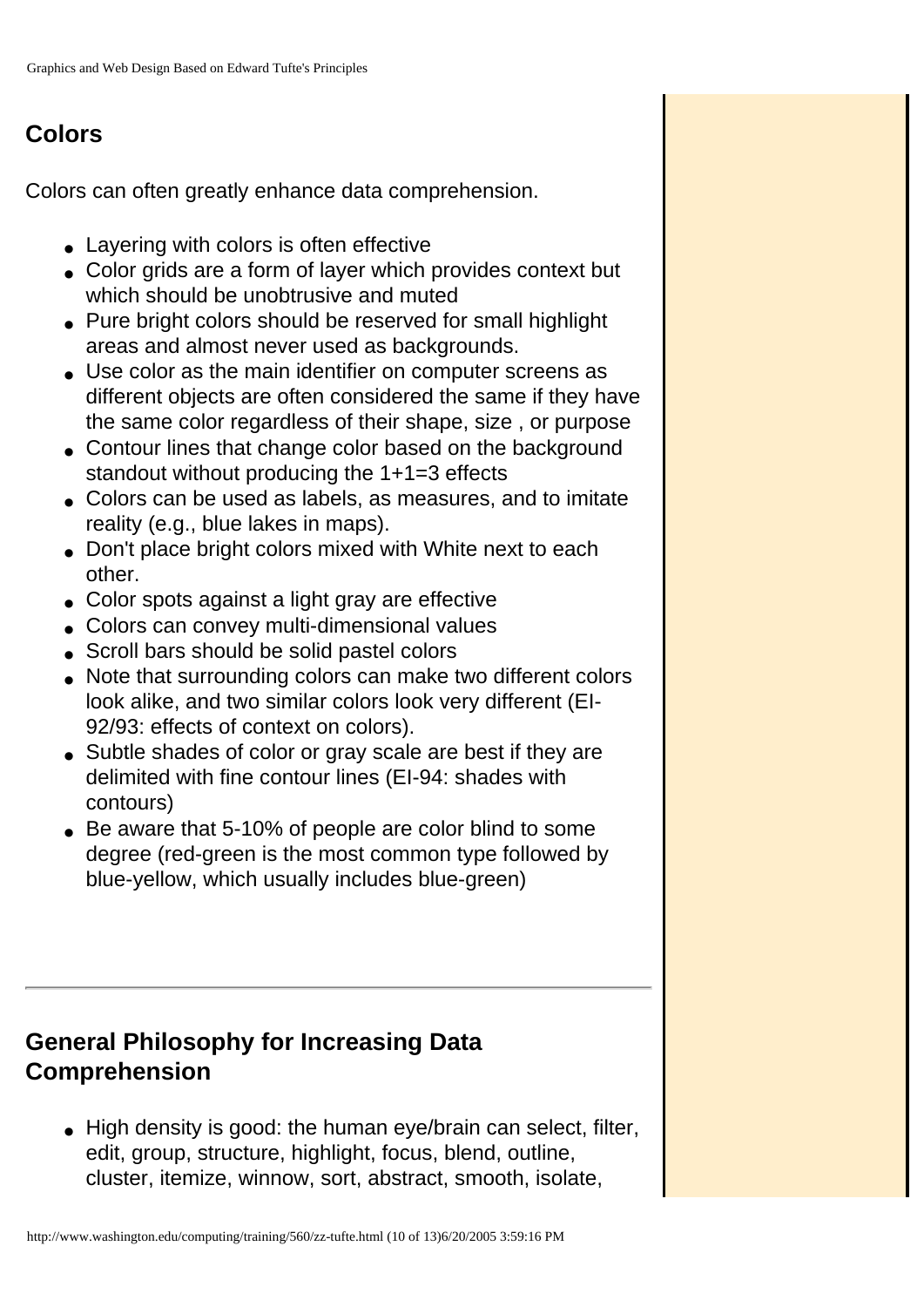idealize, summarize, etc. Give people the data so they can exercise their full powers -- don't limit them.

- Clutter/confusion are failures of design and not complexity
- Information consists of differences that make a difference: so you can "hide" that data which does not make a difference in what you are trying to depict
- In showing parallels, only the relevant differences should appear
- Value and power of parallelism: once you have seen one element all the others are accessible
- Important concepts in good design: separating figure and background (for example, a blurry background often brings the foreground into sharper focus), layering & separation, use of white space (e.g., Chinese landscapes emphasize space, as in the painter known as "one corner Ma"; oriental music is often there to emphasize the silence and not the sound).
- Graphics should emphasize the horizontal direction

## **Techniques for Increasing Data Comprehension**

To increase data comprehension you:

- Make marks or labels as small as possible, but as small as possible to still be clear.
- Avoid pie charts as they are low density and fail to order values along a visual dimension
- Usually use dot maps in place of chloroplethic maps because they show more exact detail
- Closely interweave text and graphics: attach names directly to parts, place small messages next to the data, avoid legends if possible and annotate the data directly on the graph (VE-99: anatomy of a font)
- Avoid abbreviations if possible, and use horizontal text
- Use serif fonts in upper/lower case
- Use transforms of scaling if they (honestly) can reveal information which might otherwise be overlooked.
- Use different structures to reveal 3D and motion, such as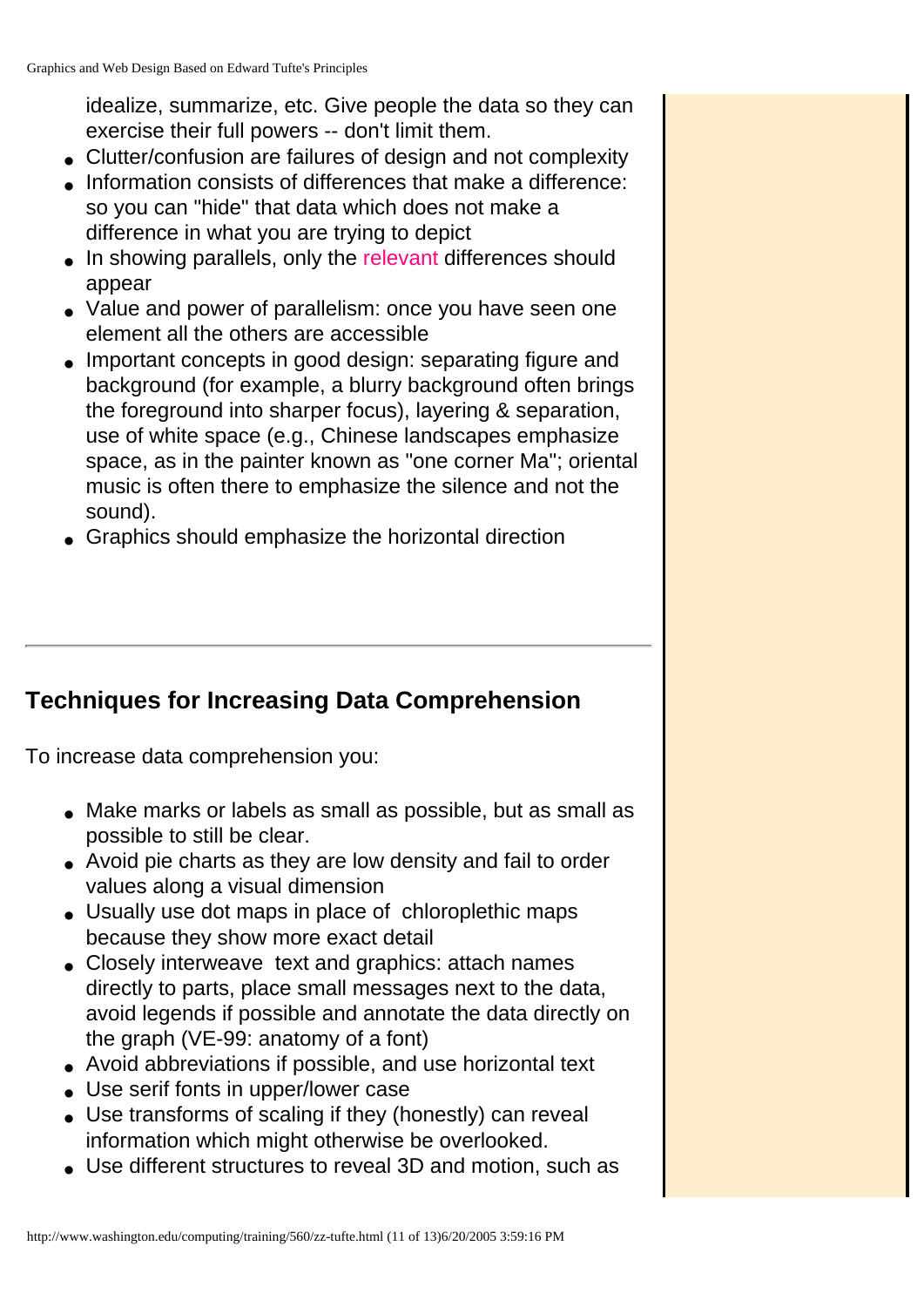the exploded hexagon, true stereo, and extreme foreshortening (as on the edge of a sphere: see EI-15 "exploded hexagon")

#### **When NOT to Use Graphics**

- Often text tables can replace graphs for simple data; you can also use 2D text tables, where row and column summaries are useful. Non-comparative data sets usually belong in tables, not charts
- Poster designs are meant just to capture attention, as opposed to conveying information -- generally they are not good designs for graphs.
- If a picture is not worth a 1000 words, to hell with it (quote from Ad Reinhardt -- note this is from the original Chinese quote that "a picture is worth 10,000 words).

## **Aesthetics**

Graphical excellence consists of simplicity of design and complexity and truth of data. To achieve this

- Use words, numbers, drawings in close proximity
- Display an accessible complexity of data
- Let the graphics tell the story
- Avoid context-free decoration
- Use lines of different weights as an attractive and compact way to display data (VD-185: Mondrian)
- Make use of symmetry to add beauty (although someone once said that "all true beauty requires some degree of asymmetry")